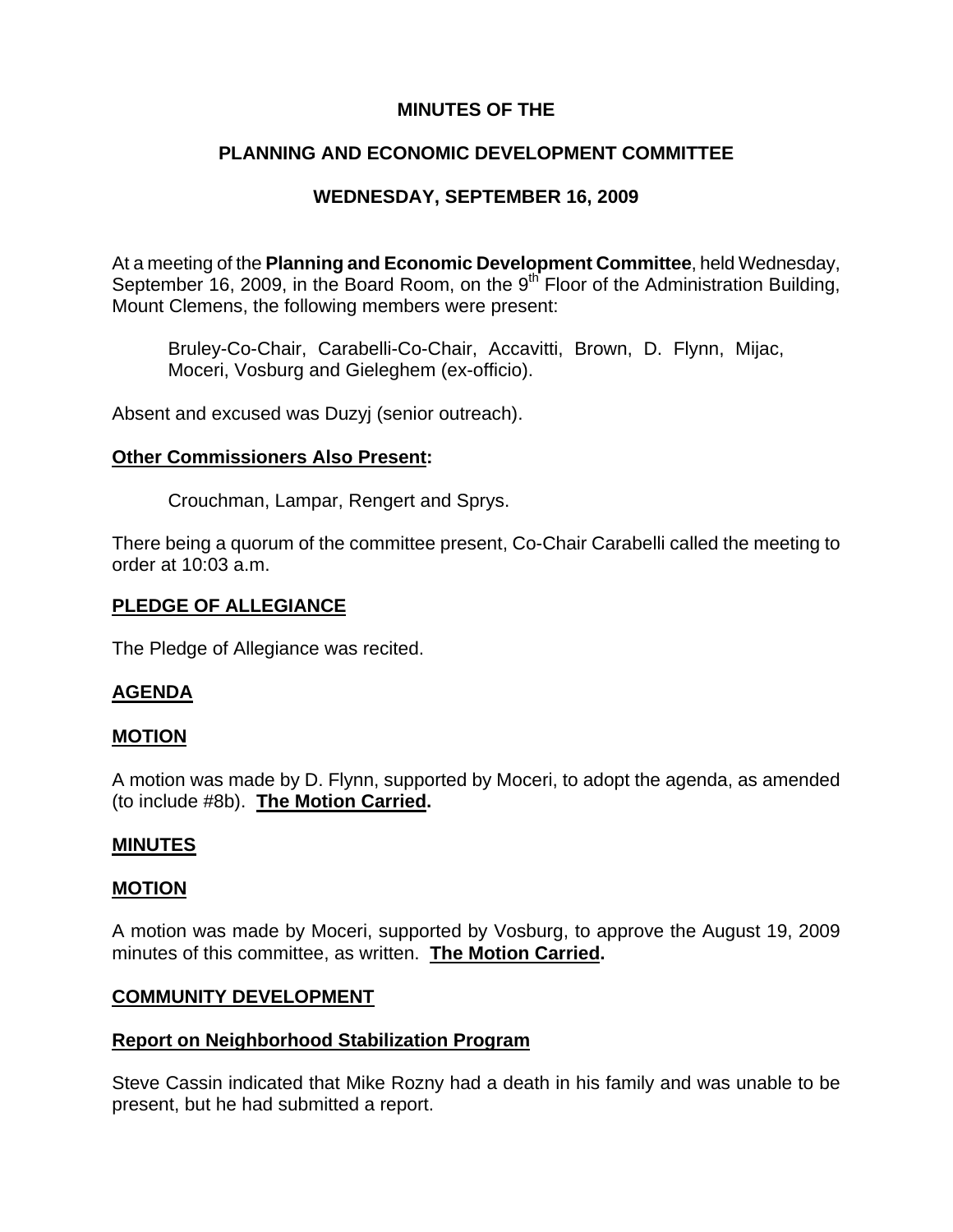## **MOTION**

A motion was made by Moceri, supported by D. Flynn, to receive and file the report on the Neighborhood Stabilization Program. **The Motion Carried.** 

## **Authorization to Award Subcontracts for Homeless Prevention Rapid Rehousing Program**

## **COMMITTEE RECOMMENDATION – MOTION**

A MOTION WAS MADE BY ACCAVITTI, SUPPORTED BY MOCERI, TO RECOMMEND THAT THE BOARD OF COMMISSIONERS AUTHORIZE THE BOARD CHAIR TO SIGN NON-PROFIT SUB-RECIPIENT AGREEMENTS THAT WOULD ALLOW IMPLEMENTATION OF THE HOMELESS PREVENTION AND RAPID RE-HOUSING PROGRAM (HPRP). **THE MOTION CARRIED.** 

## **BUSINESS RETENTION & EXPANSION**

### **Report on FastTrac Program**

Don Morandini provided an overview of this new program.

The following commissioners spoke: Carabelli and Vosburg.

### **MOTION**

A motion was made by Moceri, supported by Vosburg, to receive and file the report on the FastTrac Program. **The Motion Carried.** 

### **COMMUNITY PLANNING**

### **Update on Countywide Trail Master Plan**

Since John Crumm was unable to be present, Co-Chair Bruley provided an overview.

The following commissioners spoke: Brown and Carabelli.

#### **MOTION**

A motion was made by Moceri, supported by Vosburg, to receive and file the report on the Countywide Trail Master Plan. **The Motion Carried.** 

### **Mass Transit Plan**

John Hertel, CEO, Regional Transit Coordinating Council, provided an overview of what has occurred in the past regarding a Regional Transit Plan and the creation of a Regional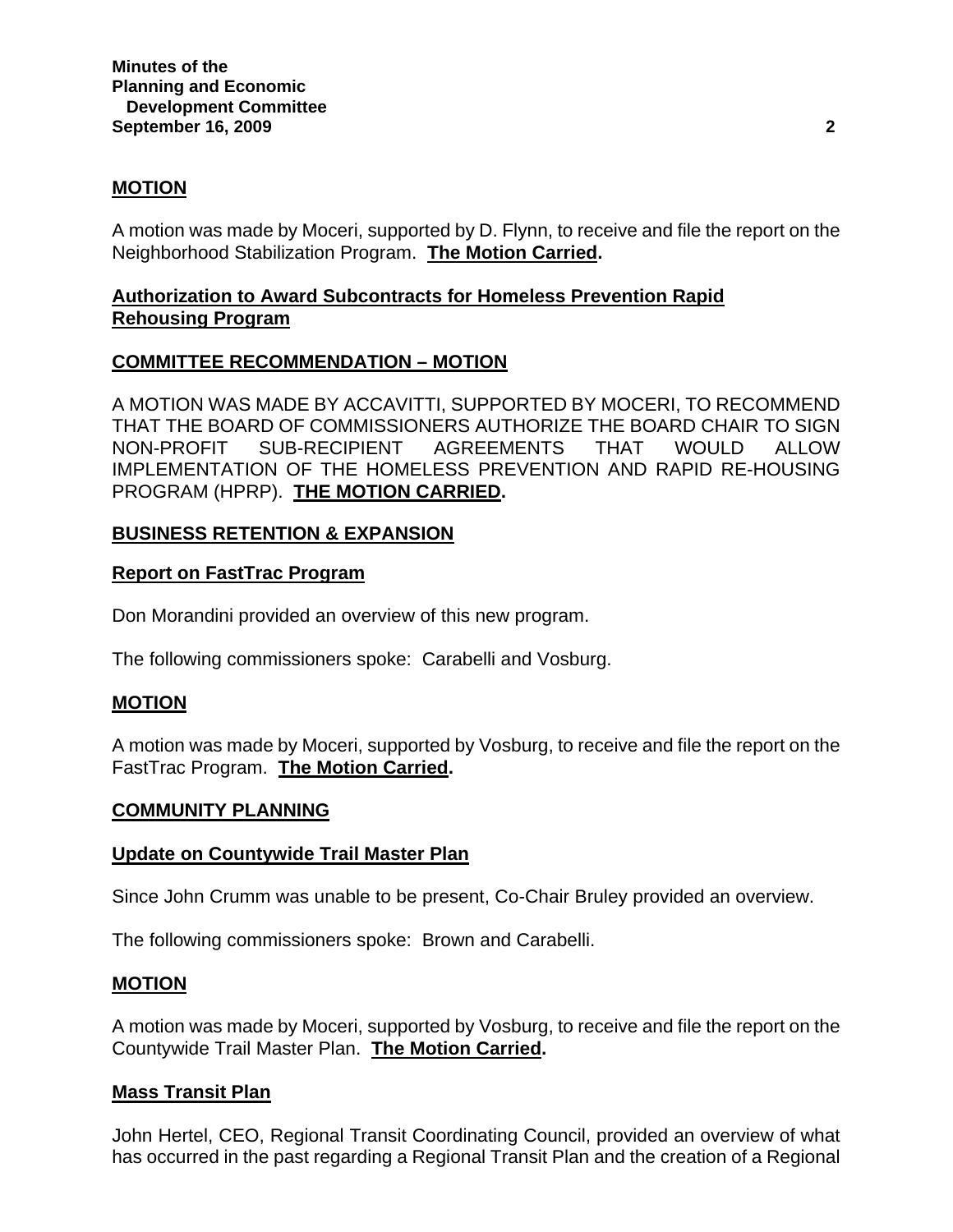Transit Authority. He spoke about the importance of the Regional Transit Authority bill that will be necessary to apply for future funding.

## **COMMITTEE RECOMMENDATION – MOTION**

A MOTION WAS MADE BY D. FLYNN, SUPPORTED BY ACCAVITTI, TO RECOMMEND THAT THE BOARD OF COMMISSIONERS SUPPORT THE REGIONAL TRANSIT PLAN PROVIDED THAT PRIORITY IS GIVEN TO RAPID BUS LINK THAT FOLLOWS THE "GOLDEN TRIANGLE".

The following commissioners spoke: D. Flynn, Crouchman, Brown, Gieleghem, Rengert, Vosburg and Bruley.

Co-Chair Carabelli asked that the motion include: WITH SIMULTANEOUS CONSTRUCTION STARTS IN ALL THREE COMMUNITIES. That was agreed to by the maker and supporter.

Co-Chair Carabelli called for a vote on the motion and **THE MOTION CARRIED.** 

## **ENVIRONMENTAL**

• No Report

## **MARKETING & PROMOTION**

## **Request Authorization to Create Committee to Renew Macomb County Magazine Proposal for Use at Airport Terminal**

## **MOTION**

A motion was made by Vosburg, supported by Brown, to create an Ad Hoc Subcommittee of the Planning and Economic Development Committee to review proposals to create the 2010 Macomb County Magazine. **The Motion Carried.** 

## **Update on Film Macomb**

Maria Zardis reported on the use of a restaurant in downtown Mount Clemens for the filming of the movie "Red Dawn" and provided an overview of Film Macomb.

# **MOTION**

A motion was made by Accavitti, supported by Moceri, to receive and file the report on Film Macomb. **The Motion Carried.**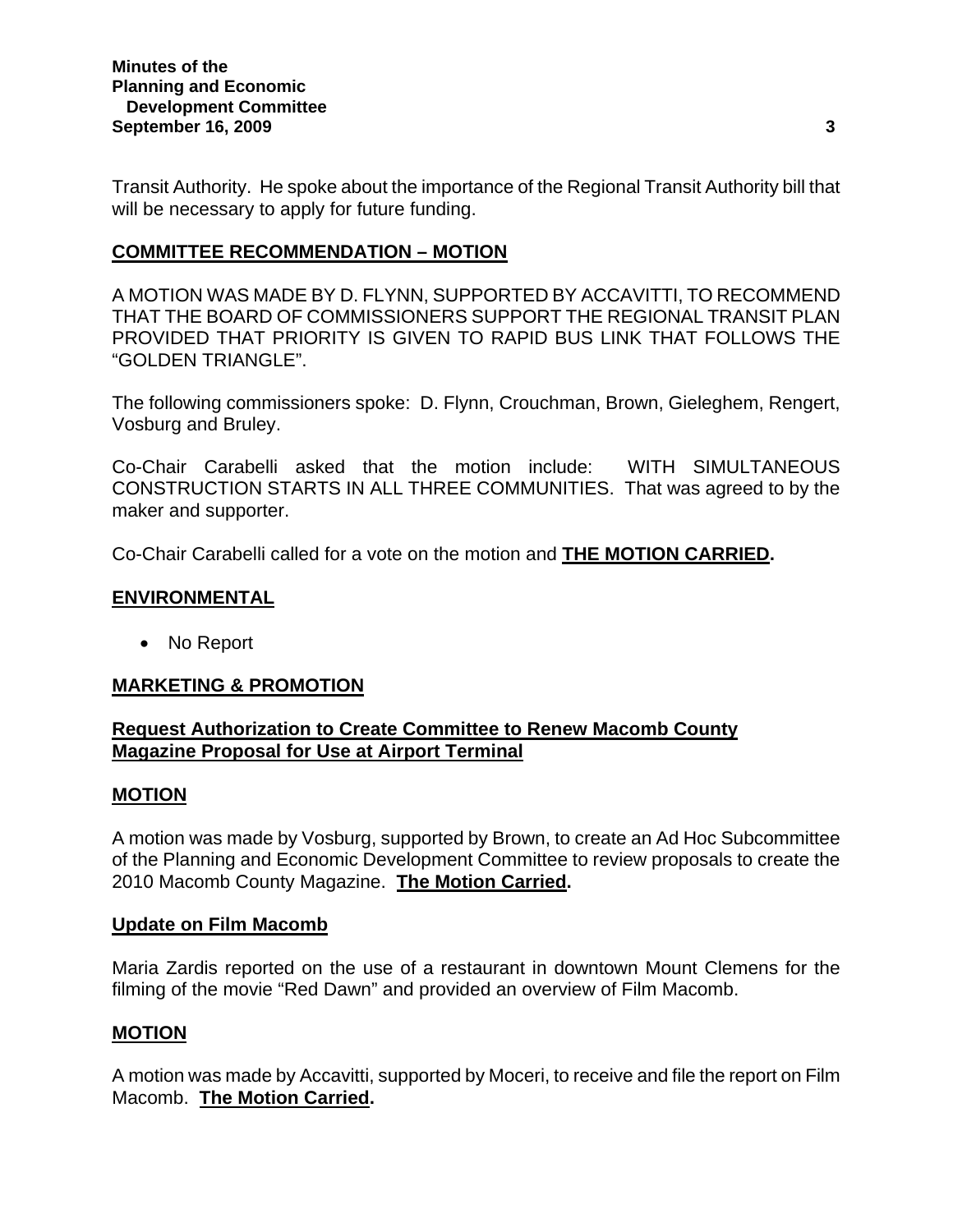## **TOURISM**

• No Report

## **ADMINISTRATIVE**

## **Report from GIS & Graphics Program Area**

Steve Cassin indicated that Jeffery Schroeder was unable to attend the meeting.

### **MOTION**

A motion was made by Accavitti, supported by Moceri, to table this issue until next month. **The Motion Carried.** 

## **Request Extension of Temporary Assignment of Office Clerk to Business Counselor**

A handout was provided.

### **MOTION**

A motion was made by Brown, supported by D. Flynn, to approve the request to extend the temporary reclassification of Susan Bates from Account Clerk IV to Business Counselor in the Planning and Economic Development Department and forward to the Budget Committee.

The following commissioner spoke: Accavitti.

Co-Chair Carabelli called for a vote on the motion and **The Motion Carried.**

### **Presentation of Department Organization Chart**

A handout was provided.

The following commissioner spoke: Bruley.

### **MOTION**

A motion was made by Brown, supported by Mijac, to receive and file the update on the Planning and Economic Development Department organization chart.

The following commissioners spoke: Brown, Bruley and Crouchman.

Co-Chair Carabelli called for a vote on the motion and **The Motion Carried.**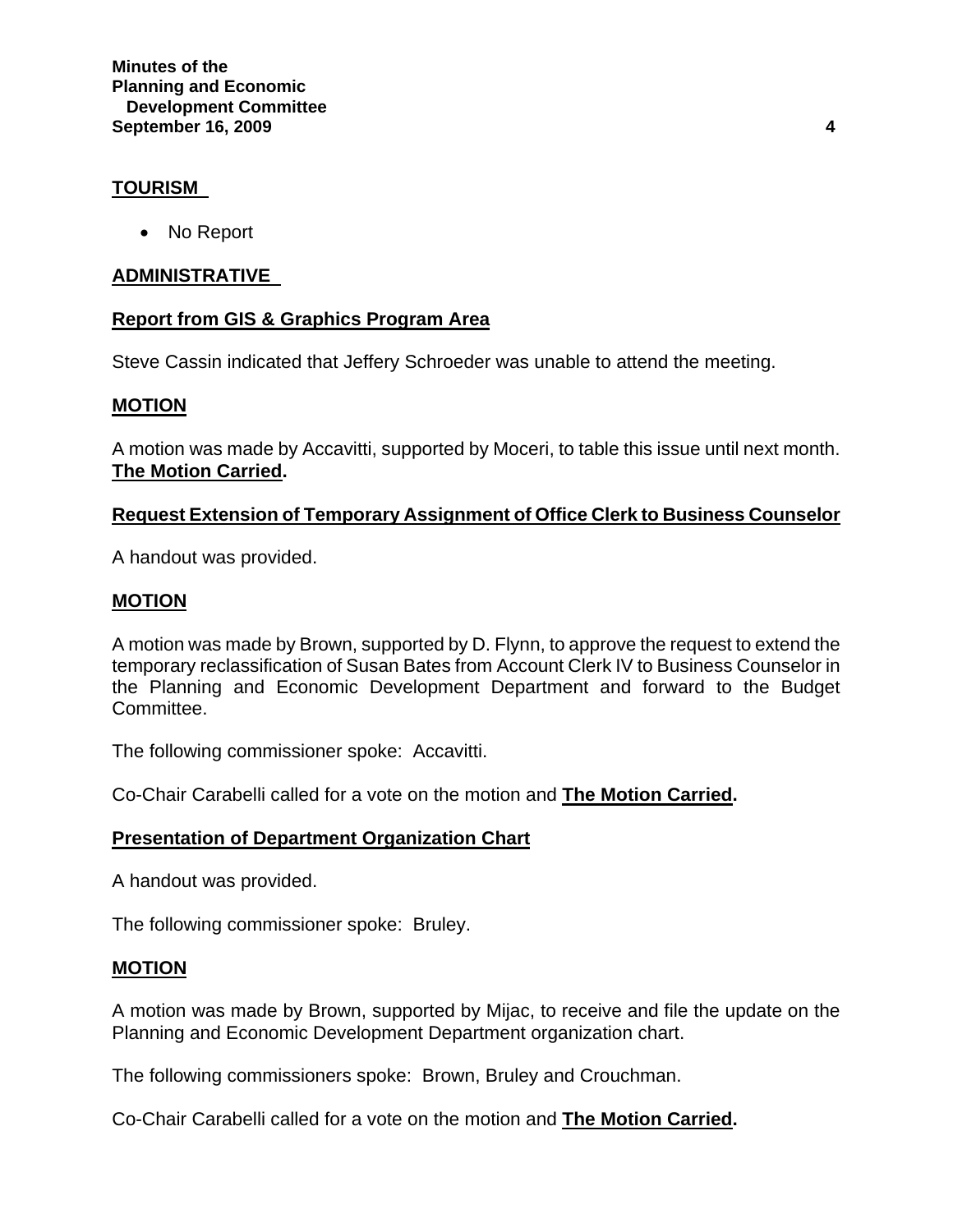## **REGIONAL PARTNERSHIPS**

### **Update on Wayne State University/Macomb County Business Assistance Center**

Steve Cassin stated that the grand opening will be October 7 and they will be occupying a part of the  $8<sup>th</sup>$  Floor in this building.

### **MOTION**

A motion was made by Accavitti, supported by Brown, to receive and file the report on the Wayne State University/Macomb County Business Assistance Center. **The Motion Carried.** 

### **ECONOMIC DEVELOPMENT EVENTS**

| • September 14-November 23 | <b>FastTrac to the Future</b>                   |
|----------------------------|-------------------------------------------------|
| • September 30             | Tax Seminar: Employees & Taxes: What You Need   |
|                            | to Know                                         |
| • October 14               | Entrepreneurial Series: Starting a Business     |
| • October 21               | Entrepreneurial Series: Writing a Business Plan |

#### **MOTION**

A motion was made by Brown, supported by Moceri, to receive and file the report on upcoming events. **The Motion Carried.**

### **NEW BUSINESS**

Commissioner Brown suggested that our state representatives be invited on a quarterly basis to discuss budget issues. Co-Chair Bruley said he will discuss that with the Chair of the Technology & Communications Committee.

Steve Cassin spoke about having been invited to attend a quarterly event of the National Defense Industrial Association - Michigan Chapter. He said the event was very positive and that Macomb County is positioned to become the premier defense sector center of the Midwest region.

In addition, Mr. Cassin brought to the commissioners' attention that some of the communities within the county are concerned about the Renaissance Zone designation for western Wayne County, which involves up to 6,000 acres of tax-free land being available for little to no taxes.

The following commissioner spoke: Brown.